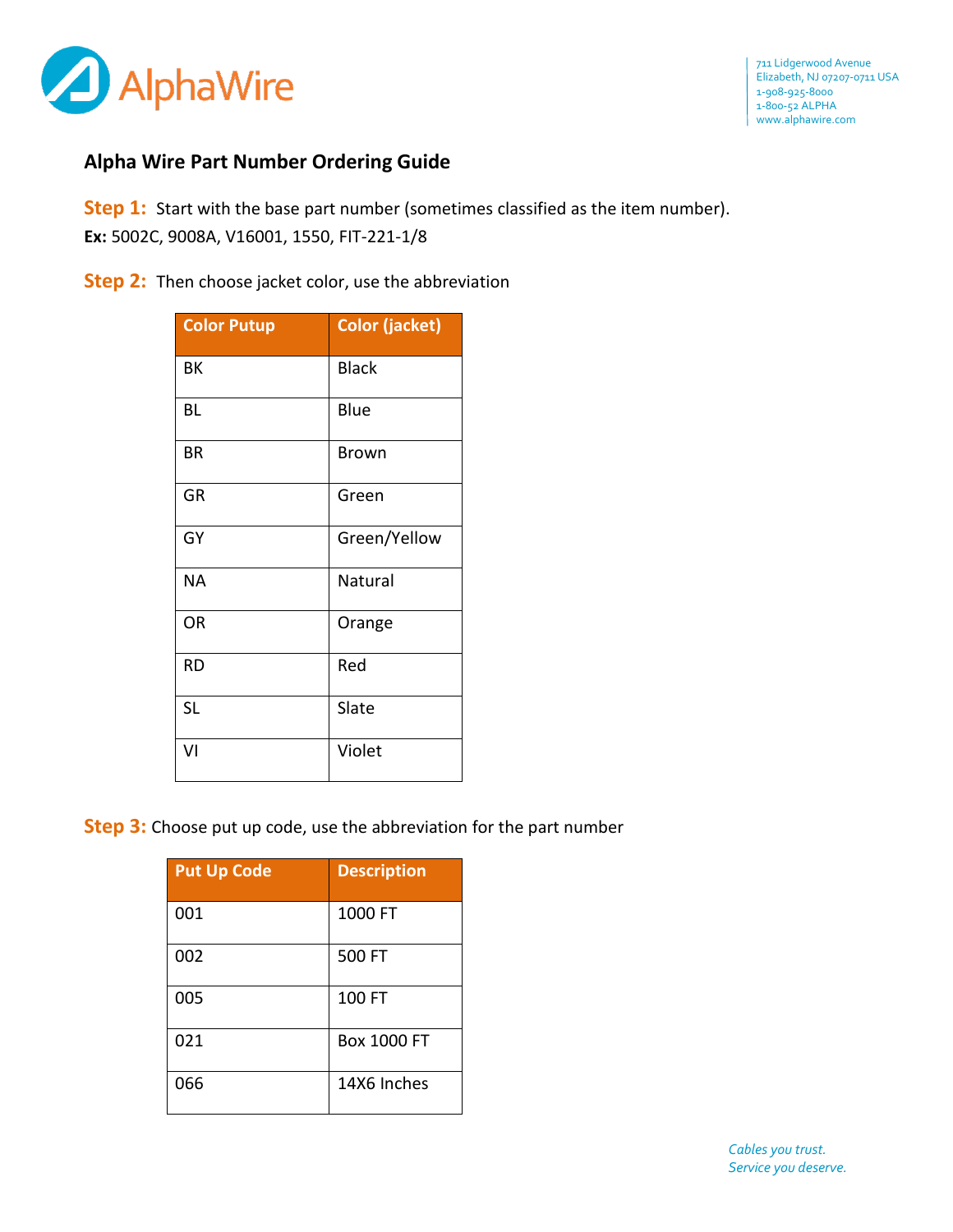

711 Lidgerwood Avenue Elizabeth, NJ 07207-0711 USA 1-908-925-8000 1-800-52 ALPHA www.alphawire.com

## **Step 4:** Alpha Wire Part Number Examples

**Item Number:** 5002C **Item Color:** Gray/Slate **Item Put Up:** 1000 Ft **Part Number System**: 5002C SL001

**Item Number:** 3070 **Item Color:** Black **Item Put Up:** 100 Ft **Part Number System:** 3070 BK005